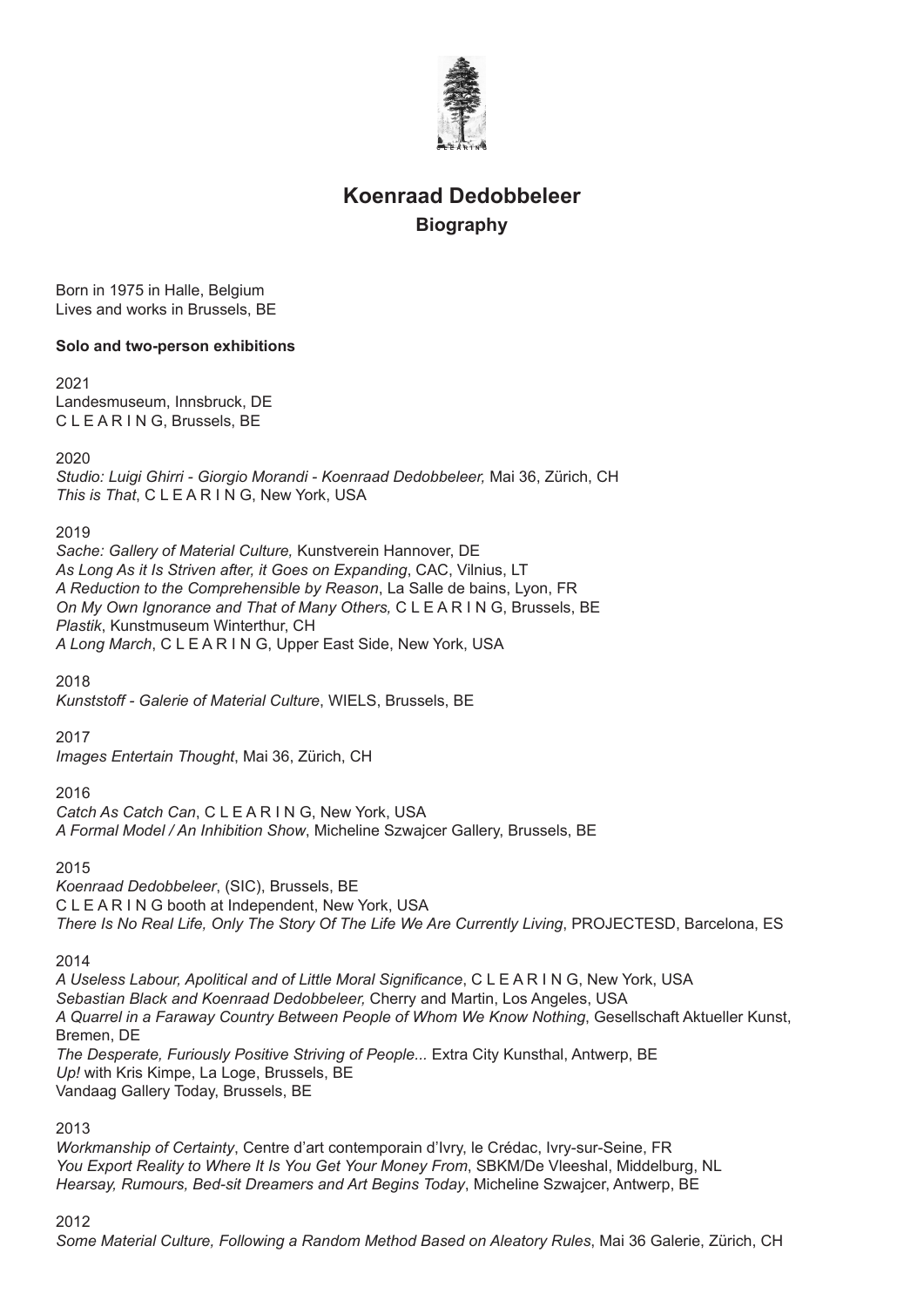*Formidable Savage Repressiveness*, curated by Konrad Bitterli, Kunstmuseum St. Gallen, CH *Naïve Monoliths*, Reception, Berlin, DE *Encourage Lucid Groupuscules*, Castillo/Coralles, Paris, FR *What Matters Is the Organisation of Power*, C L E A R I N G, New York, USA

## 2011

*To Fallow*, C L E A R I N G, New York, USA *Good Plans Are Made By Hand*, ProjecteSD, Barcelona, SP *Eloignées de toute expression strictement naturaliste*, Christophe Daviet-Thery, Paris, FR

# 2010

*A sense of Disquietude Concerning the Existing Order of Things*, Georg Kargl Fine Arts, Vienna, AU *Great Demurrer in the Time of the Great Enthusiasms*, Mayerei, Karlsruhe, DE *Ignorance Never Settles A Question*, Galerie Micheline Szwajcer, Antwerp, BE *Theory Was Always Against Ideology*, Reception, Berlin, DE *A Privilege of Autovalorization*, Galeria 1, Fundação Caixa Geral de Depósitos, Culturgest, Lisbon, PO

# 2009

*PRIVAAT*, with Rita McBride, PMMK, Ostend, BE *Koenraad Dedobbeleer / Asier Mendizabal*, ProjecteSD, Barcelona, SP Museum Haus Esters, Krefeld, DE *Know What We Are Knowing*, Galería Carreras Múgica, Bilbao, SP *HALL*, with Rita McBride, Kunsthalle Bern, Bern, CH *TIGHT*, with Rita McBride, Frac Bourgogne, Dijon, FR

## 2008

*Deflationary Exercise*, Galerie Micheline Szwajcer, Antwerp, BE *Remember to Remember*, Gallery Mai 36, Zürich, CH *I Don't Care If Nothing Else Goes My Way,* Museum Abteiberg, Mönchengladbach, DE

2007

*La liberté d'erreur*, Galerie Micheline Szwajcer, Antwerp, BE

# 2006

*Contextual Minimalism*, Benedengalerij, Kortrijk, BE *Le souhait de disposer*, KIOSK, Ghent, BE *Throw That Trust On The Fire*, Konsortium, Düsseldorf, DE

2005

*Bad Timing, Georg Kargl Box*, Vienna, AU *Raymond Vanderzande*, Netwerk Galerie, Aalst, BE *Remember The Small Things*, CC Strombeek, Grimbergen, BE

#### 2004

*Dedobbeleer en Zoon*, Artist's-Hertogensbosch, NL

# 2003

*Passover*, 5er Projectspace, Rotterdam, NL *Shallow*, Young Gallery Zone – Art Cologne, Köln, DE

#### 2002

*So Far*, Galerie Drantmann, Brussels, BE *Fiction Tales*, Galerie Michael Zink, Munich, DE *Collaborative Project*, Rijksakademie, Amsterdam, NL

# 2001

*Parcours d´incidents*, De Ateliers, Amsterdam, NL *Pluses and Minuses*, Artists Unlimited, Bielefeld, DE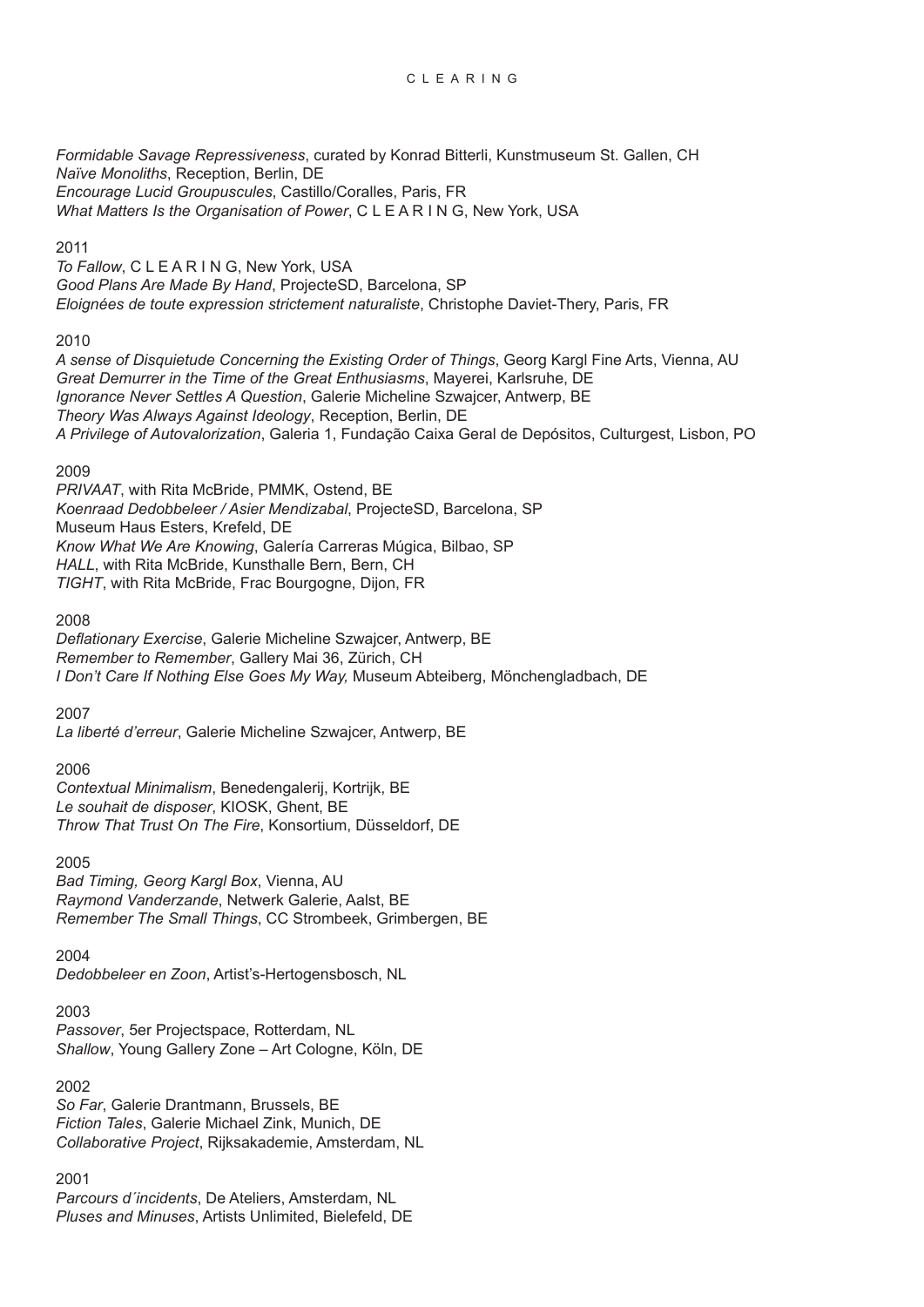#### 2000

*You Are Never Going Anywhere*, Galerie Drantmann, Brussels, BE *Hans Op De Beeck and Koenraad Dedobbeleer*, De Warande, Turnhout, BE

1999

Etablissement d'en Face, Brussels, BE

## **Group exhibitions**

## 2021

The Luxembourg Pavilion, 17<sup>th</sup> Architecture Biennale, Venice, IT *OFTEN VARY NEVER CHANGE*, C L E A R I N G, New York, USA *Grand Ménage,* C L E A R I N G, Paris, FR *Superamas*, C L E A R I N G, Brussels, BE

2020

*THE SECRET LIFE OF LOBSTERS*, C L E A R I N G, Knokke-Heist, BE *LIFE STILL*, C L E A R I N G, New York, USA

## 2019

*Convex/Concave Belgian Contemporary Art,* TANK Museum, Shanghai, CN *Sculpture park Domestica*, Institut de Carton, Brussels, BE *Lisbon Architecture Triennial: What Is Ornament,* PT *DOG DAYS,* C L E A R I N G, New York, USA *Hightlights for a Future - DeCollectie (1)*, S.M.A.K., Gent , BE *L'âge de raison*, C L E A R I N G, Brussels, BE Galerie Micheline Szwajcer, Antwerp, BE

2018

*KEEP ME WARM*, C L E A R I N G, New York, USA *General Rehearsal*, MMOMA - Moscow Museum of Modern Art, RU *FLIP - About Image Construction*, Royal Academy of Fine Arts, Ghent, BE

#### 2017

*Collections Musée en Œuvre(s) - 40th Anniversary*, Centre Pompidou, FR *Accrochage #3: Footnote no 10*, ProjecteSD, Barcelona, SP *Copy Construct*, Cultuurcentrum Mechelen, Mechelen, BE *Hȏtel du Pavot 2*, FRAC Ile-de-France, Bussy-Saint-Georges, France *Everything Architecture*, OFFICE KGDVS, London, UK; Arc en Rêve, CAPC, Bordeaux, FR *When Attitudes Become Multiform*, Van Eyck Academie, Maastricht, NL Gruppenausstellung, Mai 36 Galerie, Zürich, CH

2016

*L'esprit Bauhaus*, Musée des arts décoratifs, Paris, FR *Everything Architecture*, OFFICE KGDVS, Brussels, BE *Possédés*, La friche la Belle de Mai, Marseille, FR *Two-Story*, C L E A R I N G, Brussels, BE The UK Biennale of Contemporary Art, Liverpool, UK

# 2015

*EMINENT DOMAINS (proper names)*, Robert Miller Gallery, New York, USA *The Corner Show*, Extra city, Antwerp, BE *Out of Place*, Barcelona Design, FAD, Barcelona, ES *Sweet Disposition*, Cultuurcentrum Ter Dilft, Bornem, BE *Pierre Leguillon, The Museum of Mistakes: Contemporary Art and Class Struggle*, Wiels, Brussels, BE *A Studio in Hand-Reading: Charlotte Wolff. A project by Valentina Desideri*, Kunstverein, Amsterdam, NL *Not Making Sense As Something Else Part 3 - Politics of Installation, part 2*, PAKT, Amsterdam, NL *The Image of Generator*, Extra City, Antwerp, BE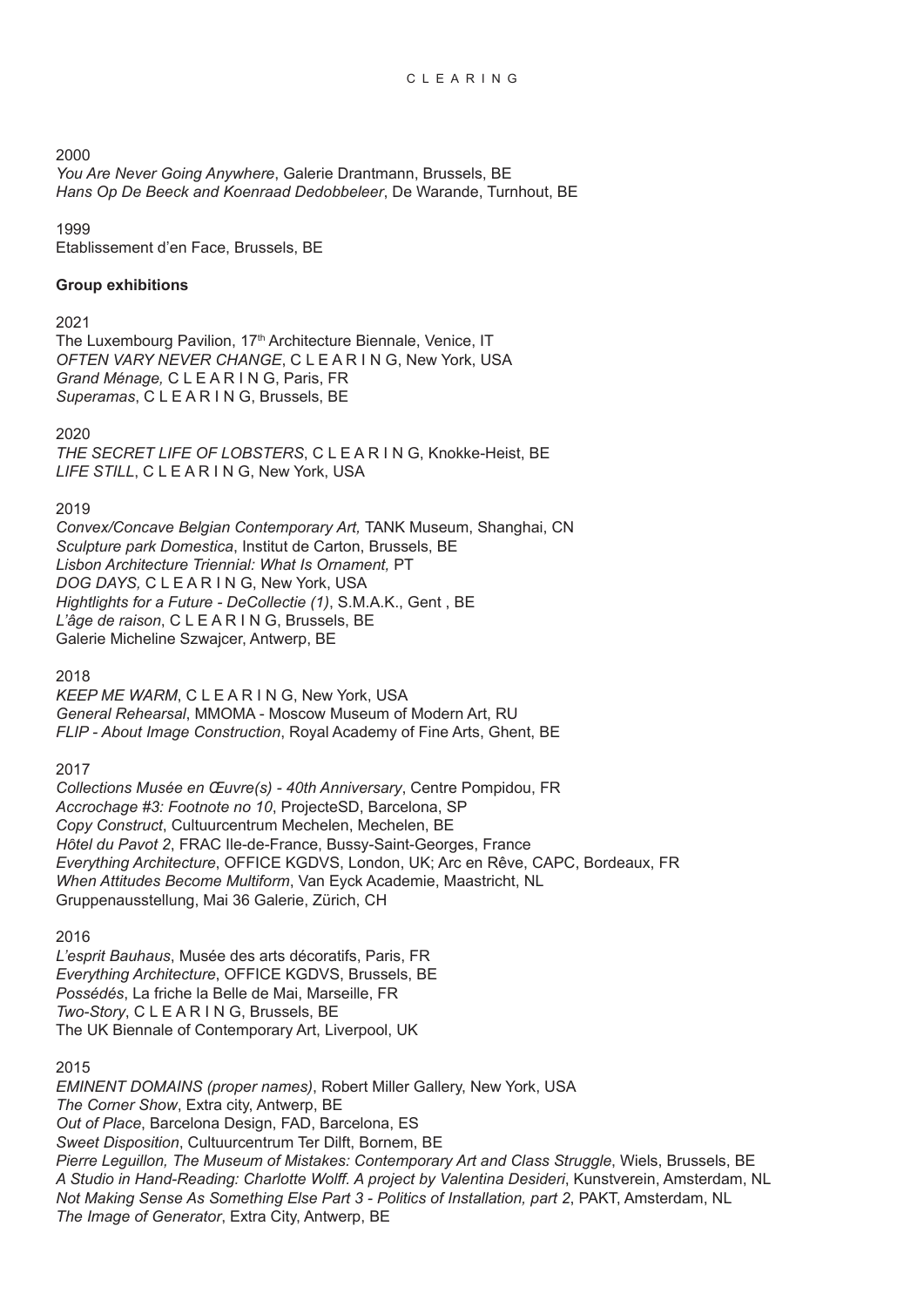## 2014

Cherry & Martin, Los Angeles (with Sebastian Black), USA *Roma Publications 1998-2014*, Fondazione Giuliani, Roma, IT *Petals on the Wind*, Micheline Szwajcer Gallery, BE *A Pair is Not a Collection*, LLS 387, Antwerp, BE *A Small Museum for the American Metaphor*, Redcat, Los Angeles, USA *Maybe It's a Hum*, Atelier Rouart, Paris, FR *Der Brancusi Effekt*, Kunsthalle Wien, Vienna, AU *Up !*, La Loge, Brussels, BE *Marc Nagtzaam invites*, Galerie Barbara Seiler, Zürich, CH *Teach The School*, 26th Biennial Brno, Moravian Gallery, Brno, CZ *Have we been here for a long time?*, Galerie Michel Rein, Paris, FR *Widening, Carreras Mugica*, Bilbao, SP *The Stuff That Dreams Are Made Of*, C L E A R I N G, New York, USA Keymouse at CNEAI, Cateau, FR

## 2013

*Weather Permitting*, Bienal do Mercosul 9, Porto Alegre, BR *Fusiform Gyros*, Lisson Gallery, London, UK *Celluloid Paintings*, Ludlow 38, New York, USA *Des belles sculptures contemporaines*, HAB, Nantes, FR *Up Close & Personal*, Cultuurcentrum Mechelen, BE *Kijken / Herkijken*, Herman Teirlinckhuis, Beersel, BE *Defining Space*, Die Bastei, Cologne, DE *The Great Escape*, Willem Baars Projects, Amsterdam, NL

# 2012

*Lieber Aby Warburg*, Was Tun Mit Bildern, Museum für Gegenwartskunst, Siegen, DE *Les Séparés*, CEAAC, Strasbourg, FR *Locus Solus Domesticus*, Institut du Carton, Brussels, BE *75 Books*, ProjecteSD, Barcelona, SP *Bookshowbookshop*, BE-part, Waregem, BE *Archizines*, Storefront for Art and Architecture, New York, USA *The Future Thas Was*, Smart Project Space, Amsterdam, NL

# 2011

*EXHIBITION*, Galerie Van Der Mieden, Antwerp, BE *Royal Rumble at Waffle House*, C L E A R I N G and The Journal Gallery, Miami, USA *Beyond the Fragile Geometry of Sculpture*, De Vleeshal, Middelburg, NL *Utopie*, St. Lukasgalerij, Brussels, BE *Found in Translation*, Casino Luxembourg, LU

#### 2010

*Tegenlicht*, SMAK, Ghent, BE *Rehabilitation*, Wiels, Brussels, BE *Group Show*, Galerie Micheline Szwajcer, Antwerpen, BE *Wall & Floor*, Galerie Almine Rech, Paris, FR

#### 2009

*Avec Le Temps - In Time*, Robert Miller Gallery, New York, USA *Jeugdzonde. Over opus één en opus min één*, Hedah, Maastricht, NL *3 Artists Selected by Dan Graham and a work by Dan Graham*, 303 Gallery, New York, USA

2008

*Un-Scene*, Wiels, Brussels, BE *Integratie, Intégration, Integration*, Nieuw(bouw)kunst, Broelmuseum, Kortrijk, BE *Group exhibition*, curated by Susanne Prine, Emyt, Berlin, BE

2007 *Proposals*, Kunstencentrum Netwerk, Aalst, BE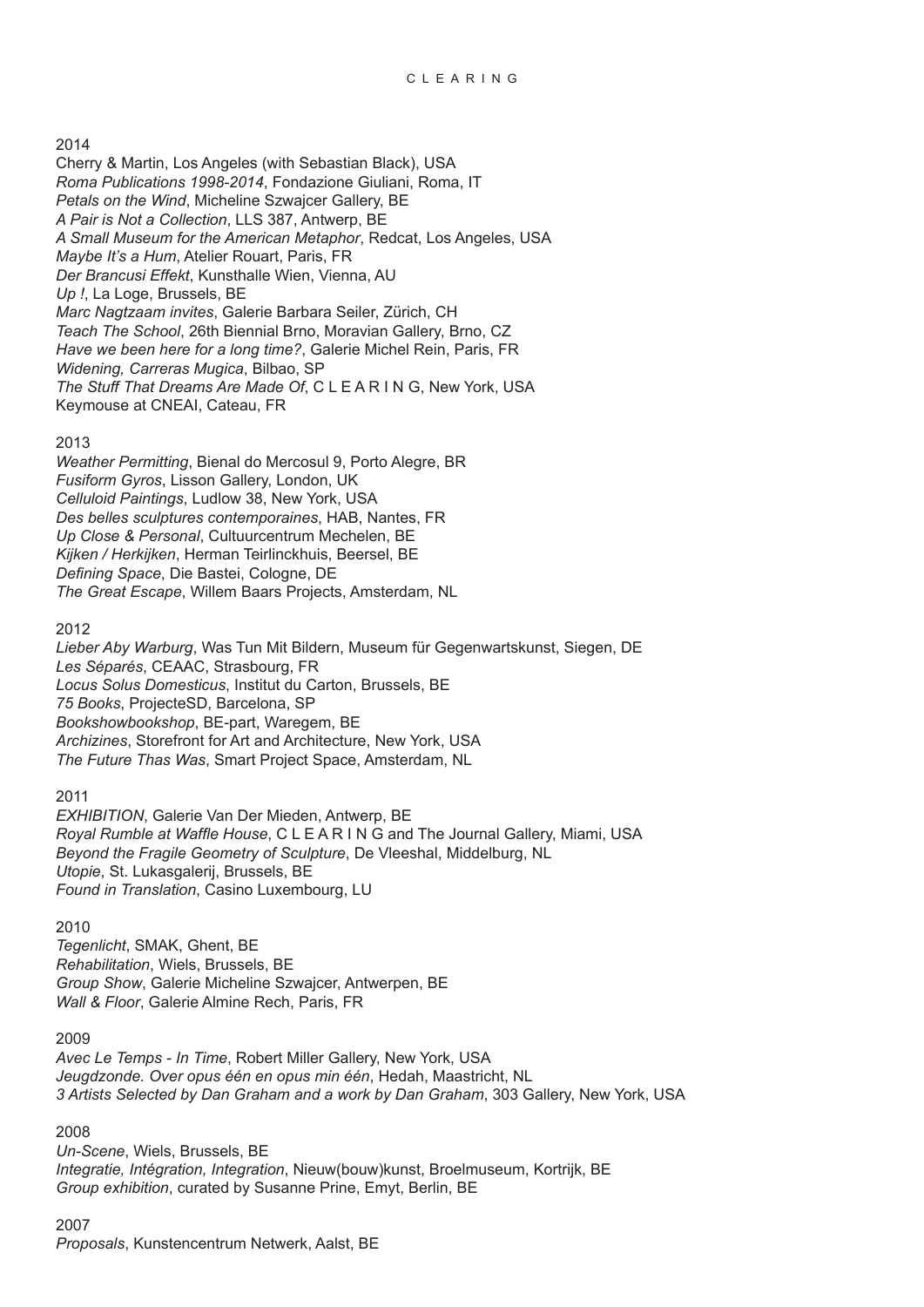*Early Retirement*, Galerie Mai 36, Zürich, CH *The Subjective Object*, Galerie Conrads, Düsseldorf, DE *Jeune Peinture Belge*, Palais des Beaux Arts, Brussels, BE

# 2006

*Ergens (Somewhere)*, with Pieter Vermeersch & Pierre Bismuth, MUHKA, Antwerpen, BE *Independex - BB 4"*, Ausstellungsraum Restitution, Berlin, DE *Anspach*, Anspach Center, Brussels, BE

## 2005

*La perspective du cavalier*, CAC Parc Saint Léger, Pougues-les-Eaux, FR *Le génie du lieu*, Musée des Beaux Arts, Dijon, FR *Time To Close*, Galerie Drantmann, Brussels, BE *Soundscape*, STUK, Leuven, BE *Photography Within / As Installation*, Stella Lohaus Gallery, Antwerp, BE *Lichtkunst aus Kunstlicht*, ZKM, Karlsruhe, DE

## 2004

*Multiple Miscellaneous Alliances*, Clubsproject Inc., Melbourne, AU *Dedobbeleer*, Sailstorfer and Wissel, Zink & Gegner, Munich, DE *Pistes*, Netwerk Galerie, Aalst, BE *Alles was bij voorbaat al begonnen*, Factor 44, Antwerp, BE

## 2003

*Bestuifbegeerte*, Z33, Hasselt, BE *The Sublime Was Yesterday*, RUG, Ghent, BE *Once Upon a Time..., Muhka*, Antwerp, BE *Screening*, Etablissement d'en Face, Brussels, BE *New*, Netwerk Galerie, Aalst, BE

# 2002

*La salle de cinema*, Centre d'Art Contemporain "La Passerelle", Brest, FR *Early Works*, De Ateliers, Amsterdam, NL *As If*, Octopus - Brugge 2002, Bruges, BE *De kelder op de vliering*, W139, Amsterdam, NL *Diazonali*, Paços das Artes, Sao Paulo, BR

#### 2001

*Pentagon*, STUK, Leuven, BE *Parcours d'incidents*, De Ateliers, Amsterdam, NL *Flat Space*, Witte Zaal, Ghent, BE *Interferenties*, De Overslag, Eindhoven, NL

#### 2000

Part II, CC Strombeek, Brussels, BE *CC/NICC*, Place Fontainas, Brussels, BE *Diasporical Thoughts*, TACK Toren, Kortrijk, BE

# 1999

*Trouble Spot Painting*, MuHKA, Antwerp, BE *Bouillion,* HISK, Antwerp, BE *Folle*, Studio Ercolani, Bologne, IT

1998 *Ik was vier in '75*, NICC, Antwerp, BE

# **Awards**

2009 Mies van der Rohe Award